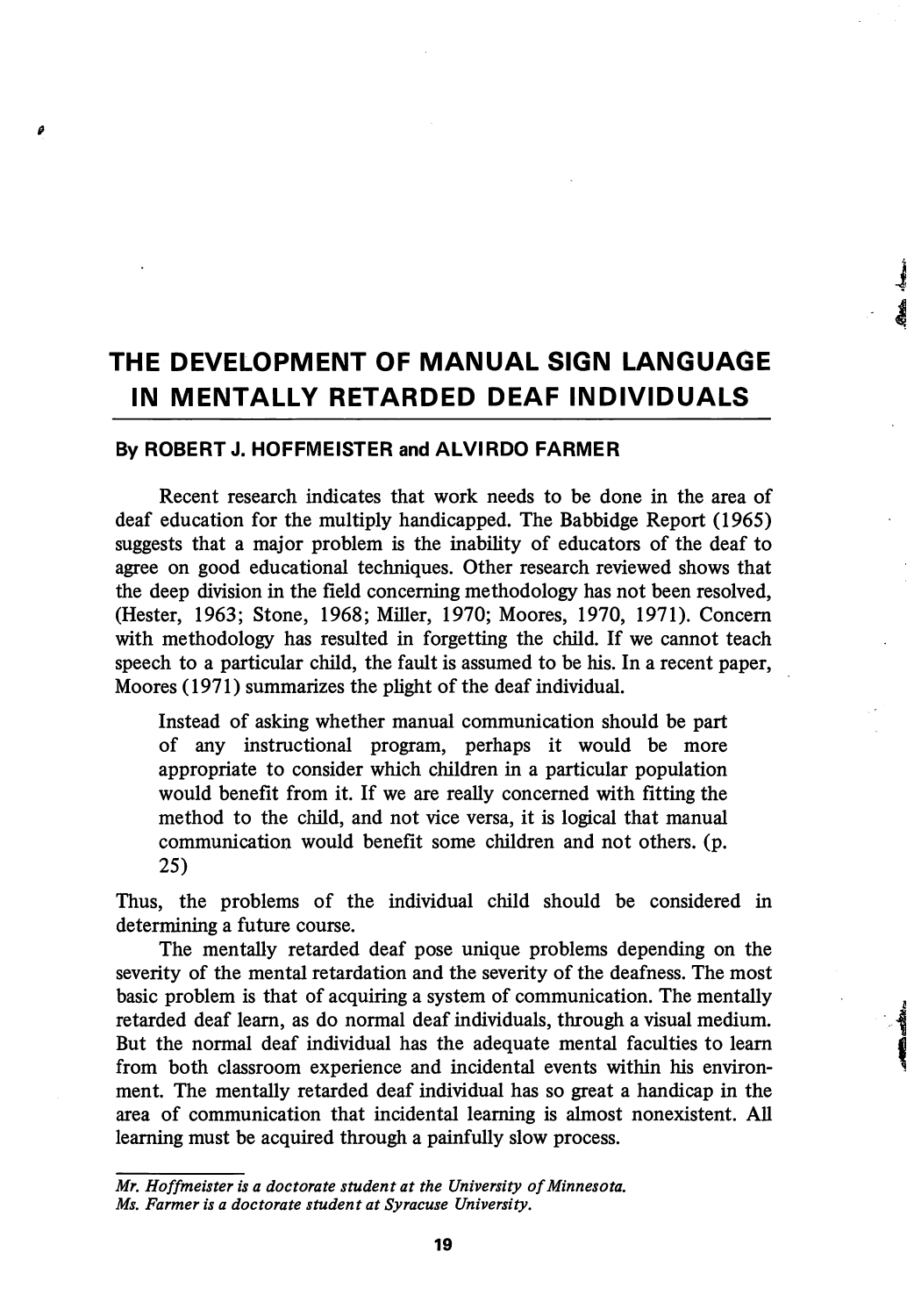The failure of present techniques to deal with inadequate communication skills has led to the development of unique programs within institutions for the mentally retarded. A program considered "unique" by Adler (1971) used "manual English" to teach communication skills. Adler states that through the efforts of this program a "good percentage of adults advanced enough to qualify for vocational training, employment and restoration to the community." (p. 98)

A progress report from the Sonoma State Hospital indicates success with a group of mentally retarded deaf individuals using sign language as the method of communication. Communication was facilitated both on the wards and in the school (Butler, Griffing, Huffman, 1969). Sutherland and Beckett (1969) also have shown progress using sign language with low-level mentally retarded hearing-impaired adults. For the most part, individual's progress correlated with their IQ scores. Sutherland and Beckett reported, however, that the member with the lowest IQ was able to converse, while the others primarily imitated. This indicates that IQ scores may be inadequate for classification purposes. This also implies the need to develop a diagnostic tool for classifying mentally retarded deaf other than standard IQ tests. The basic problem with IQ tests is the heavy reliance on language competence and verbal performance. Recent research suggests that language and speech are not synonomous (Lenneberg, 1969; Moores, 1970). It is doubtful, therefore, that the mentally retarded deaf could acquire language through intensive speech training alone. The acquisition of language by the hearing child is facilitated directly by the auditory channel. The hearing child has no restrictions placed on his freedom to incorporate and use his language system. This freedom enhances his ability to acquire language easily. Auditory channel restrictions in the deaf child reduce the chances for good auditory input and language performance (Moores, 1970).

A finding in developmental psycholinguistics of considerable signifi cance is the evidence that language does not develop slowly in a child solely by means of parental selective reinforcement (Moores, 1970). This leads to the basic difficulty of judging where to start the language training process for adults who are hearing impaired, mentally retarded, and chronologically beyond the optimal period of language acquisition.

No system of communication, other than gross pointing, has been developed at the present time for low-level hearing-impaired mental retardates. The manual sign language would appear to be a communication system uniquely suited to the needs of a non-verbal population. This population is at an age when their motoric abilities are fully developed. Only the prerequisite of motor co-ordination is necessary for development of a manual communication system. A large part of the deviance of this population might be eliminated if an expressive mode of communication were available.

A primary reason for proposing a sign language approach is that it is ideographic. Action words as well as nouns can be presented ideographically.

20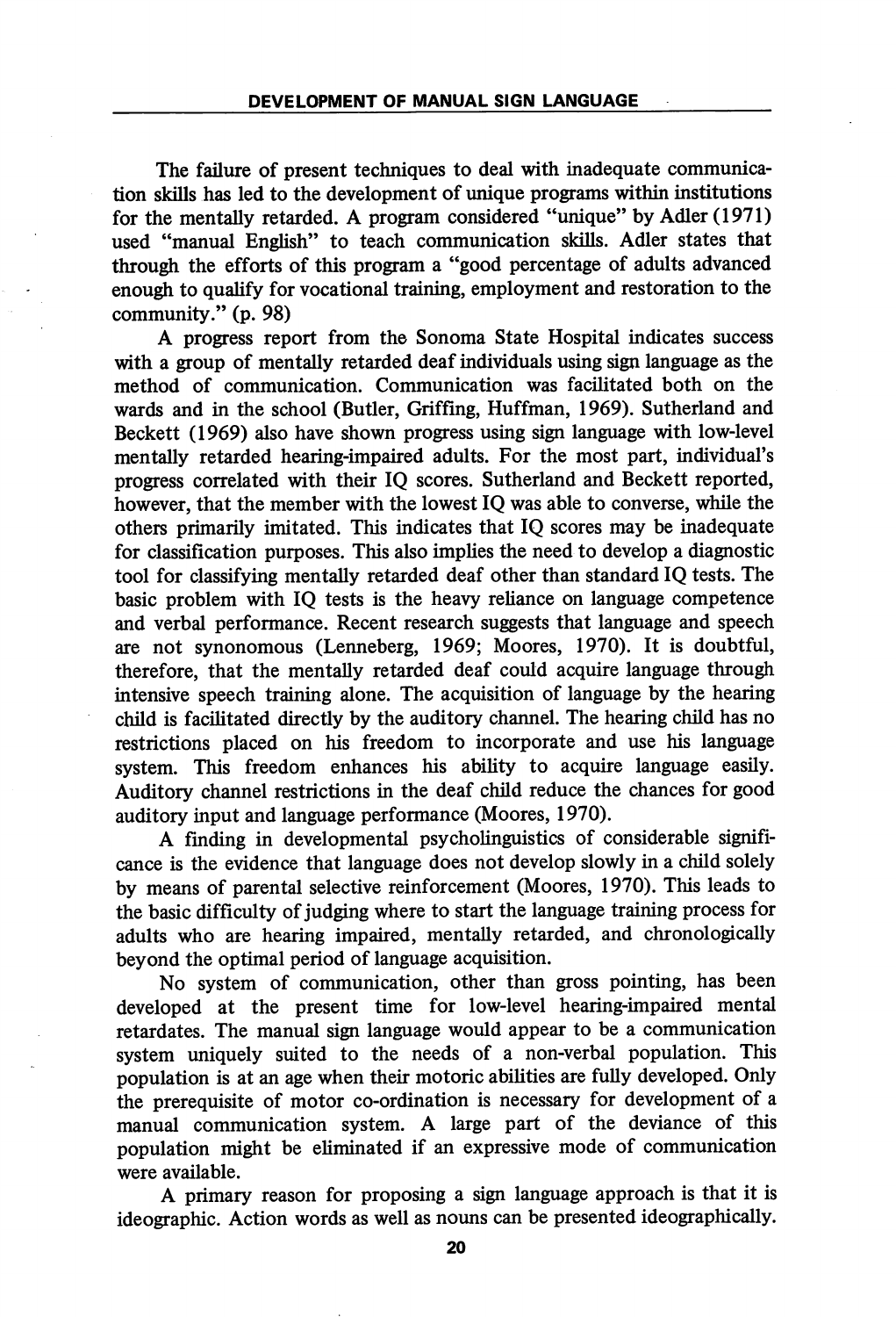The signs for "put", "carry," and "arrange", for example, closely resemble the activity that is symbolized by the words. Realistic sign representation and motor training can easily be applied to pre-vocational training activities. The trainee can see and associate the instructions and directions given by the trainer. For example, the signs used to indicate "brush teeth" and "smoke cigarette" are the actual motions used to perform these acts. When an individual learns to brush his teeth, he is making the sign for "brush teeth", although he may still not be able to articulate the utterance.

The manual sign language presents another advantage in training methods. It is easier to train motor imitations than verbal imitations because one can (manually) move the subject's arms through the required motions. Manually guided behavior can be reinforced, and these reinforcements can be phased out gradually until the subject initiates the motion himself. This has been the rationale for using motor imitation initially in some verbal language development programs for establishing positive reinforcement (McReynolds, 1970).

The nature of manual sign language, when used in this context, lends itself to a behavior modification program. A program can begin with manual manipulation or guidance in reference to physical objects or actions which approximate the actual use in the signs. Signs so often approximate the actions they represent that self-care habits and daily living skills may become a real part of the language training program.

The primary goal of this study was to investigate the extent to which institutionalized hearing-impaired non-verbal mental retardates can acquire communication skills through the use of sign language. A secondary goal was whether the acquisition of such skills might enable them to become more self-supporting by providing a medium through which the activities of daily living, pre-vocational and vocational skills could be taught.

## METHOD

## Subjects

Sixteen subjects took part in the program. Table 1 presents information on the subjects. The IQ's scores were obtained from the institutional records.

Two subjects entered the program with a strong foundation in using sign language expressively. Their expressive vocabulary contained more than 200 signs at the beginning of the project. Two individuals were considered autistic and are included in the data only because of consistent weekly attendance. One subject did not complete the project.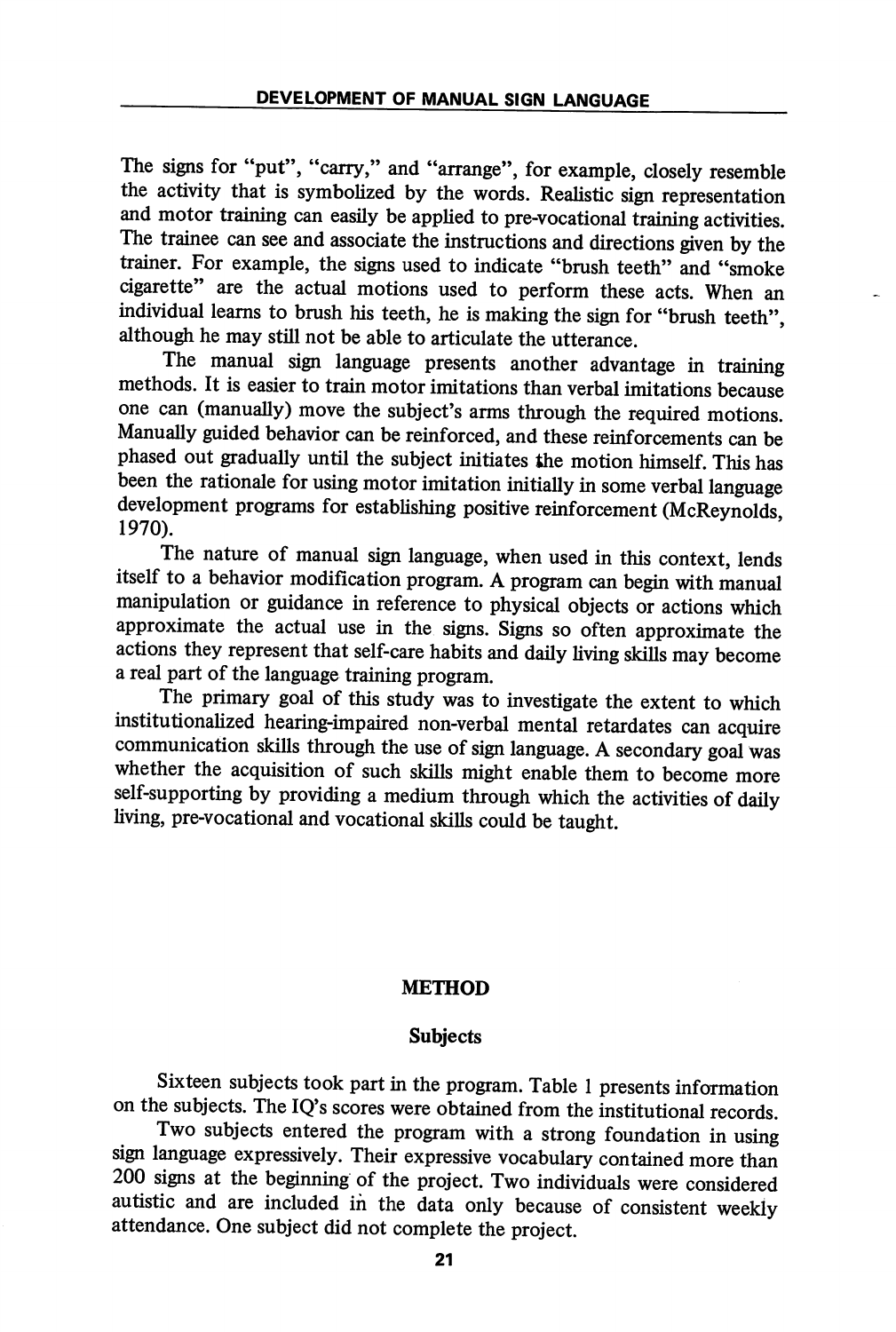| <b>SUBJECT</b> | <b>AGE</b> | <b>I.Q.</b> | <b>HEARING LOSS (average across speech range)</b>                 |  |
|----------------|------------|-------------|-------------------------------------------------------------------|--|
| 1.             | 12         | 56          | $73_R72_L$                                                        |  |
| 2.             | 13         | 21          | $75$ <sub>R</sub> db $85$ <sub>L</sub>                            |  |
| 3.             | 14         | 25          | untestable                                                        |  |
| 4.             | 25         | 44          | $25_R 43_L$                                                       |  |
| $5.*$          | 16         | 12          | untestable                                                        |  |
| 6.             | 27         | 79          | 100 <sub>R</sub> 100 <sub>1</sub> @500 no response @ 1000, 2000ht |  |
| 7.             | 26         | 56          | $60_R 85_L$                                                       |  |
| 8.             | 29         | 50          | $80_R 75_L$                                                       |  |
| 9.             | 31         | 37          | 93R93L                                                            |  |
| 10.            | 41         | 65          | $95_R 92_L$                                                       |  |
| $11.*$         | 17         | 22          | untestable                                                        |  |
| 12.            | 42         | 78          | no response                                                       |  |
| 13.            | 62         | 88          | 95 <sub>R</sub> No Response <sub>l</sub>                          |  |
| 14.            | 19         | 18          | no response                                                       |  |
| 15.            | 26         | 55          | $102_R95_L$                                                       |  |
| 16.            | 12         | 26          | untestable                                                        |  |
| X              |            | 43.6        |                                                                   |  |

TABLE 1 DESCRIPTION OF SUBJECTS

\*These individuals were considered to be autistic

 $R =$  Right ear

 $L = Let$ t ear

# Procedure

The training program consisted of 24 two and one-half hour weekly sessions. Tutors from the University of Connecticut were assigned to subjects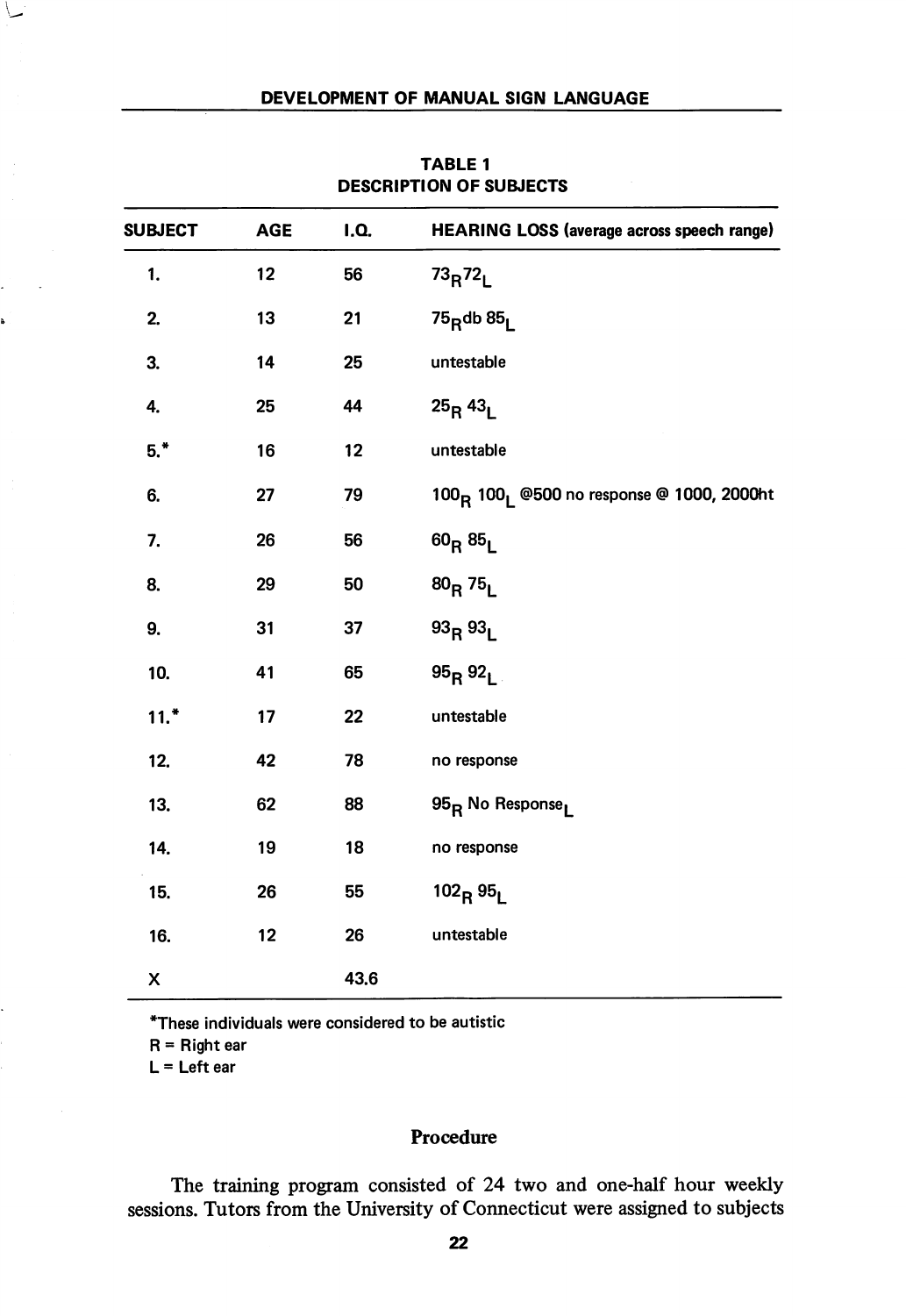to teach a means of communication based on the American Sign Language (ASL). The assessment of prior language ability was taken at the beginning of the program from the institution's audiological records.

The first three sessions concentrated on familiarity with the material to be learned. A social basis was established, and a rapport was gained on a one-to-one basis between the tutor and the resident. The next three sessions introduced drill and recall and provided opportunities for some spontaneous sentences or words.

In the second three weeks two subjects, judged to know a large number of signs, were given reading materials to determine a level of reading comprehension. The Peabody Picture Vocabulary Key was used to expand vocabulary.

The next six weeks were employed in striving for spontaneous expression, and an increase in vocabulary. The final twelve weeks concentration was on the expansion of the receptive and expressive language of the residents using operant conditioning techniques. Each subject was given a series of pictures to which he must respond with the correct manual sign language symbol. The conditioning procedure consisted of using food as a primary reinforcer. The secondary reinforcer, praise, gradually replaced the use of food.

Advancement to a criteria of forty-five pictures and signs moved the subjects to the reading program. Four out of sixteen residents successfully reached this level. The reading program consisted of reading and translating the essence of a children's story into manual language. The four subjects were able to translate the stories with help, and a structured program was set up to continue weekly practice outside of the tutorial program.

## RESULTS

Two subjects came to the project with a good working knowledge of sign language, as reflected in the number of signs at the beginning of the program (see Table 2, S's No. 12, 13). Four of the remaining 14 subjects increased their receptive and expressive vocabulary by over two hundred signs. Three subjects increased their receptive and expressive vocabulary by one hundred and fifty signs. One subject increased his receptive and expressive vocabulary by one hundred signs. Two subjects increased their receptive and expressive vocabulary by seventy-five signs. One S learned only ten signs. The remaining two subjects did not increase their knowledge of signs at all. These subjects were considered to be autistic or brain damaged to such an extent that their learning of the signs was inhibited. They consistently failed to attend to the stimulus used for teaching the signs. Primary reinforcement did not help increase their attention to the learning situation or enable the instructor to start some type of conditioning procedure.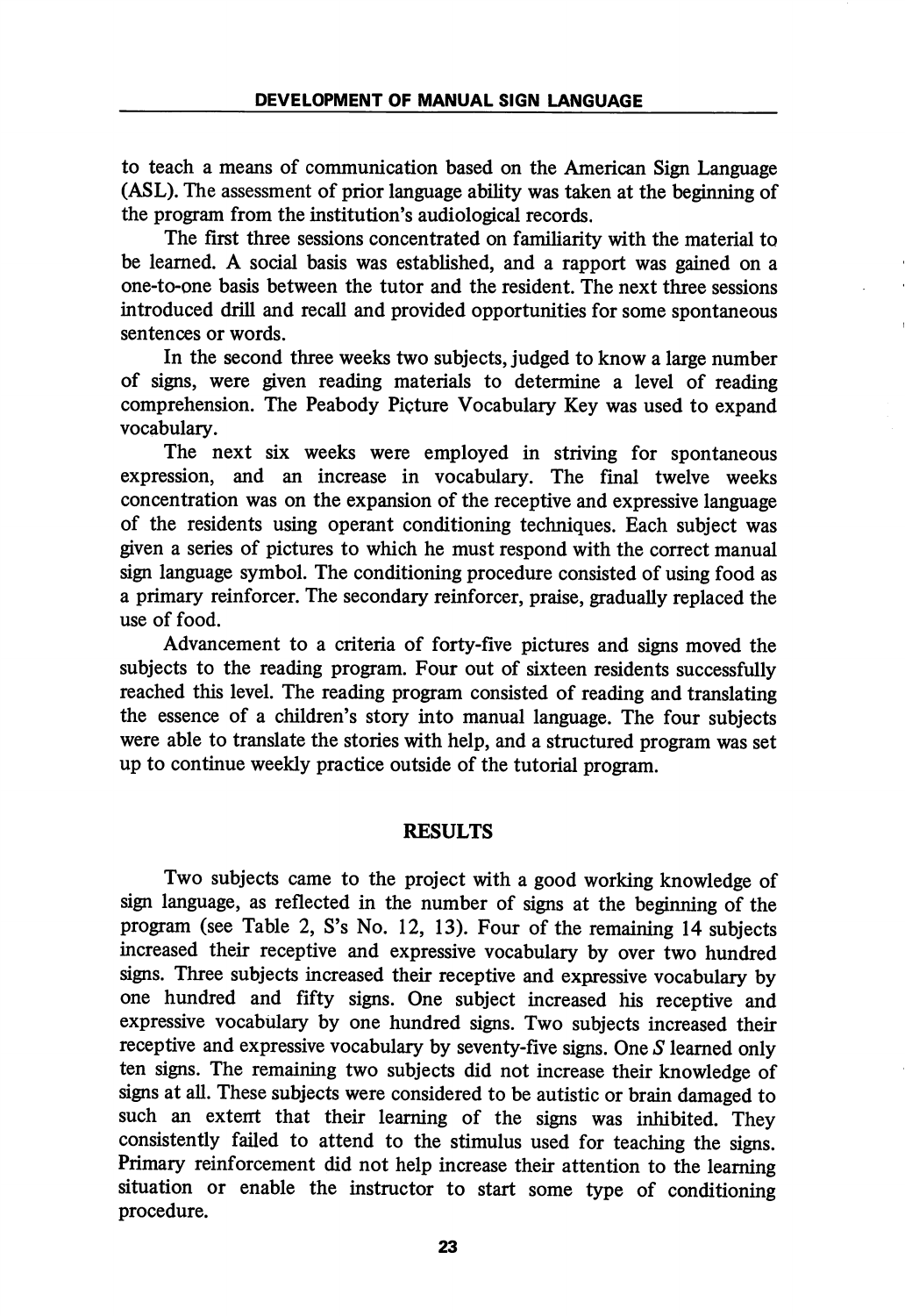Observations during the program yielded some pertinent information. Those who had increased their vocabulary to two hundred signs (four) were observed putting two and three signs together for spontaneous communica tion. Phrases such as: "give me cigarette", "me go bathroom", "watch broke", "go home now", "boy cry", and "time finish" were observed.

One subject was administered the PPVT at the beginning and at the end of this program. This subject increased her PPVT score from four years seven months to five years one month.

At the end of the project, as shown in Table 2, the fifteen subjects showed an increase in their ability to communicate.

| <b>Subject</b> | <b>Beginning</b><br>of<br>Program |              | <b>TENTH WEEK</b> | TWENTY-SIXTH WEEK |                   |
|----------------|-----------------------------------|--------------|-------------------|-------------------|-------------------|
|                |                                   | Receptive    | <b>Expressive</b> | Receptive         | <b>Expressive</b> |
| 1.             | 0                                 | 175-200      | 125-150           | $200 +$           | $200 +$           |
| 2.             | 0                                 | 75-100       | 50                | $100 - 150$       | $50 - 75$         |
| 3.             | 0                                 | $100 - 150$  | $50 - 75$         | 150-200           | $100 - 150$       |
| 4.             | 0                                 | $50 - 75$    | 50                | $50 - 75$         | $50 - 75$         |
| $5.*$          | 0                                 |              | 1                 |                   |                   |
| 6.             | 0                                 | 100-150      | 100-125           | 150-200           | 150-200           |
| 7.             | 0                                 | 100-150      | $75 - 100$        | 150-200           | 150-200           |
| 8.             | 0                                 | $200 +$      | $200 +$           | $200 +$           | $200 +$           |
| 9.             | 0                                 | $75 - 100$   | $50 - 75$         | 100-150           | $100 - 150$       |
| 10.            | 0                                 | $50 - 75$    | 50                | $75 - 100$        | 75-100            |
| 11.*           | 0                                 | $\mathbf{2}$ | 0                 | 0                 | 0                 |
| 12.            | $200 +$                           | $200 +$      | $200 +$           | $200 +$           | $200 +$           |
| 13.            | $200 +$                           | $200 +$      | $200 +$           | $200 +$           | $200 +$           |
| 14.            | 0                                 | $75 - 100$   | 75-80             | $100 - 150$       | 100-150           |
| $15.**$        | 0                                 |              |                   |                   |                   |
| 16.            | 0                                 | 5            | 2                 | 20                | 10                |

TABLE 2 NUMBER OF SIGNS TABULATED AS RESULT OF PROGRAM

'Considered autistic.

"Did not complete project.

One year later the authors returned to the institution where this study was conducted. As a result of the efforts of a few people within the institution the program had been carried on for this past year.

A number of significant results were observed. Classes have been set up on a daily basis. A dormitory had been altered to accommodate a unit for mentally retarded and deaf individuals. Many reports of self-sufficiency and reduced behavior problems reached us. Finally, the most encouraging result was that four members of the original project had been going out to a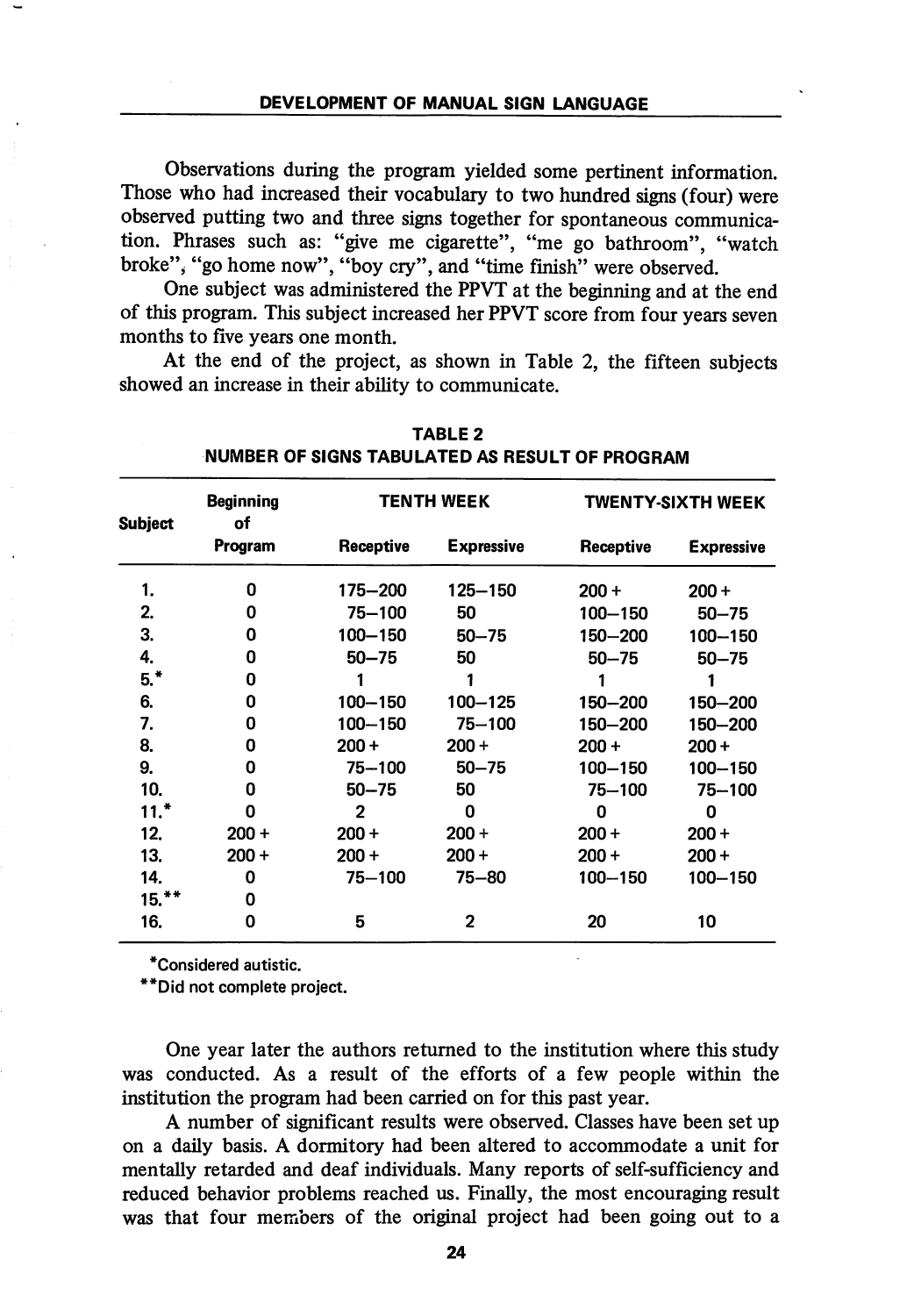community sheltered workshop. One of the four now works at a retail store in a realistic job situation.

## DISCUSSION

The improved communication skills demonstrated by this population warrant further investigation into the possible use of sign language with deaf retardates. Project results showed that a substantial gain was acquired in a short period of time. The spontaneous phrases exhibited by those in the program are similar to the language of a two to three year old normal child. With these phrases as stepping stones to build from, an intensive training program may increase the linguistic skills of this group considerably.

Evidence from the field of developmental psycholinguistics suggests that initiation of a structured program at an earlier age might have given the subjects a means of communication from childhood. Such communication might have helped to make them self-sufficient human beings and thereby would have reduced the chances of institutional confinement. The failure of traditional educational methods with these individuals should direct those in the field to pursue additional or alternate means for establishing a communication system. Although this study was done with a severe and profound mentally retarded hearing impaired population, the increase in socialization and communication skills shown should increase efforts to re-examine the traditional teaching of language and academic subjects to all those who carry the label of multiply handicapped deaf. Other educational disciplines should be examined for materials and products in order to supplement the teaching of multiply handicapped deaf children and adults.

Due to the advances stated in the results, the possibility of providing the services of a half-way house in a community where deaf individuals congregate may be a deterent to institutionalization. This half-way house could be maintained and supervised by deaf adults from the community at large. Classes and programs for multiply handicapped deaf could be set up coordinating vocational, psychological and social services with a nearby residential school. The need for this type of program can be seen as the numbers of children diagnosed as multiply handicapped deaf increase.

#### REFERENCES

- Adler, E., Severely Handicapped and Multiply Handicapped Deaf Adults, Journal of Rehabilitation of the Deaf, January, 1971.
- Babbidge, H. D. Advisory Committee on the Education of the Deaf, Health, Education, and Welfare reprint, 1965.
- Butler, G. A., Griffing, B. L., & Huffman, J. Training Program for the Retarded Blind and the Retarded Deaf Children, Grant No. 2 R20